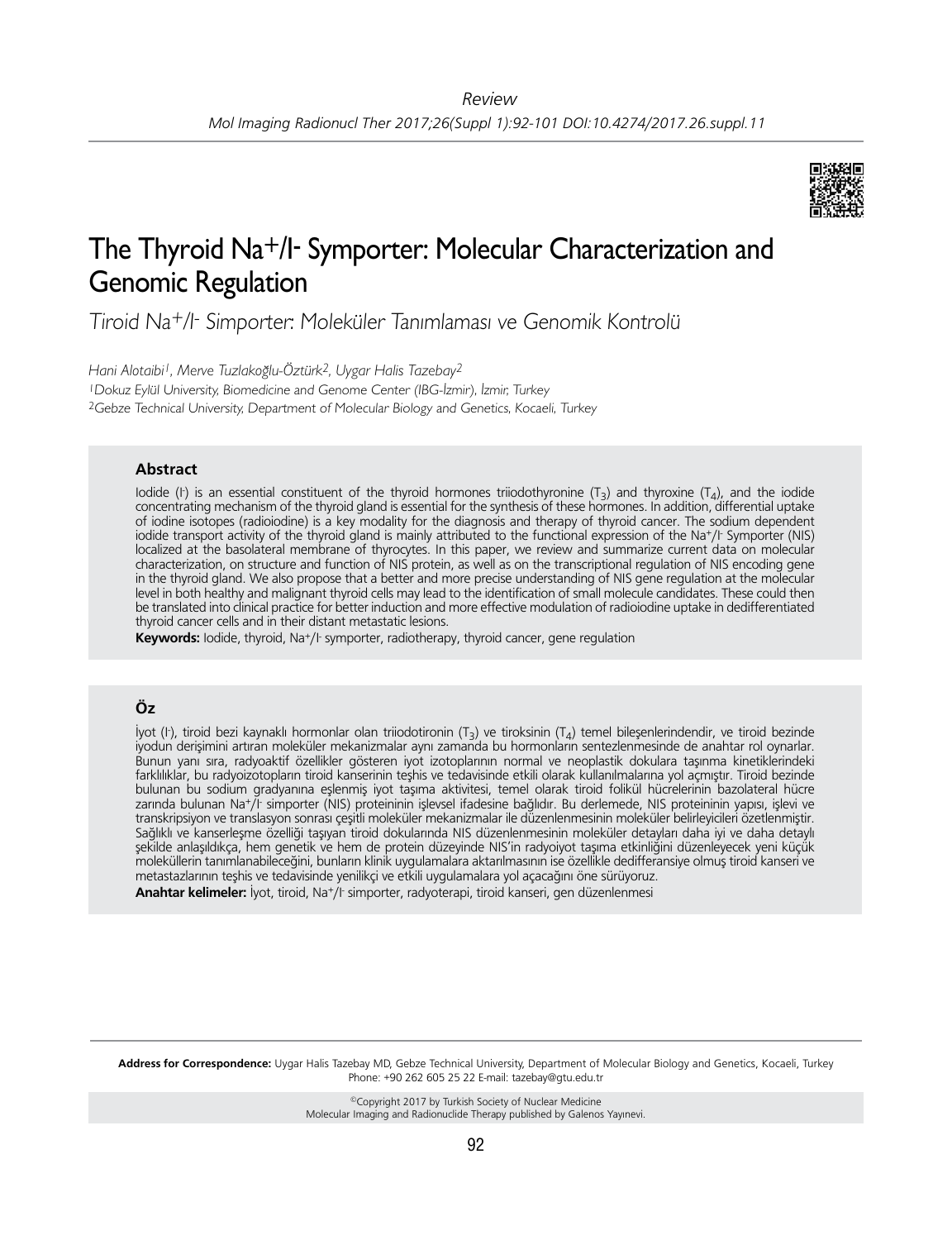#### **Introduction**

#### **Biological Significance of Iodide Transport**

Iodine (127I) is the heaviest element metabolized in biological material. It is also a limiting element for the synthesis of covalently bound iodine-containing thyroid hormones, which are essential for proper growth and development of many organs in vertebrates (1,2). Aside from the thyroid gland, which has a remarkable mechanism for collecting and organifying this rare element from nutrients (3), evidence for the presence of iodide (I-) concentrating mechanisms in other vertebrate tissues date back to as early as 1856 when Claude Bernard described the presence of iodine in the salivary gland, in the milk of nursing mothers, as well as in the hair, skin, ovaries, placenta, kidney, stomach and intestines in mammals (4). The availability of radioisotopes by the 1940s improved the techniques in which lower amounts of iodide could be measured, and thus led to precise identification of tissues where iodide transport takes place (4). Also, radioiodide was first used as a therapeutic modality for Graves' disease, in 1942 at the Massachusetts Institute of Technology (5).

The existence of a mRNA capable of encoding a functional iodide transporter in thyroid cells was illustrated by the expression of a specific mRNA isolated from the thyroid cell line FRTL-5 in the oocytes of *X. laevis* (6). This study eventually led to cloning of the cDNA of the rat sodium iodide symporter [Na<sup>+</sup>/l<sup>-</sup> Symporter, or NIS; (7)]. The cloning of the NIS gene provided an invaluable tool for the analysis of NIS mRNA (and later, protein) expression in different tissues and organs. Since then, while using reverse transcription polymerase chain reaction (RT-PCR) technique, human NIS (hNIS) mRNA was detected in the thyroid, salivary gland, lacrimal ducts, parotid gland, submandibular gland, pituitary gland, pancreas, testis, mammary gland, gastric mucosa, prostate, ovaries, kidney, and placenta (8,9,10,11,12). As expected, the expression of the hNIS mRNA was also clearly observed in both the thyroid and parotid glands, by Northern blot analysis (10).

NIS is the fifth member of the sodium/solute carrier family 5A (SLC5A5; according to the Online Mendelian Inheritance in Man (OMIM) classification). This is a family of proteins that mediate the active transport of negativelycharged solutes (for instance, I-) into the cytoplasm using an electrochemical Na+ gradient (13). The SLC5A5 family of transporters belongs to a solute carrier super-family including 45 different solute carrier families and one organic anion transporter family (14,15). The rat NIS (rNIS) was the first member to be cloned by functional screening of a human cDNA library from FRTL-5, a rat thyroid cell line, in *Xenopus laevis* oocytes (7). In the same year another report described cloning of the human NIS (hNIS) using cDNA prepared from human papillary carcinoma tissue; they amplified the hNIS cDNA fragment using primers derived from the nucleotide sequence of the rat mRNA of rNIS (16). Subsequently, Tazebay et al. (17) showed that the transport of iodide in lactating mammary glands is also mediated by NIS. Later, the mouse sodium iodide symporter was cloned from the thyroid and lactating mammary gland tissues (18,19).

The gene encoding the human iodide transporter was mapped to chromosomal location 19p13.2-p12 using fluorescence in situ hybridization (8). The coding sequence of the hNIS gene is encoded by 15 exons, and the exonintron junctions were also clearly described (8).

#### **Structure of the Na+/I- Symporter**

The hNIS cDNA encodes a 643-amino acid protein with 84% homology to both the rat and mouse genes (16). Generation of an anti-NIS antibody allowed researchers to analyze the structure and the post-translational modifications that lead to the mature functional protein. The cytoplasmic location of the carboxy terminus of NIS was confirmed using indirect immunofluorescence in FRTL-5 cells (20). Moreover, by using this antibody, membrane fractions from FRTL-5 cells or COS cells transfected with NIS cDNA revealed a prominent immunoreactive polypeptide with a molecular weight of about 87 kDa, different from the predicted mass of the protein (65 kDa). This difference was attributed to post-translational modifications at three putative Asparagine (Asn) residues at positions 225, 485 and 497 by N-linked glycosylation (20,21), two of which (residues 485 and 497) were located in the predicted sixth extra-cellular loop. Site directed mutagenesis of these putative glycosylation sites demonstrated that NIS is processed at three Asn sites instead of two. This placed the third glycosylation site (previously predicted in the third intracellular loop at position 225) in the cytoplasmic side of the membranesince N-linked glycosylation occurs at exposed extracellular facing sites in the endoplasmic reticulum during protein processing (22). Moreover, by using an amino-terminus FLAG-tagged NIS, engineered by site directed mutagenesis, Levy et al. (22) (1998) showed that non-permeabilized as well as permeabilized cells were stained by anti-FLAG antibodies, an observation suggesting that the amino terminus of NIS is located at the extra-cellular side of the plasma membrane. Based on that, the authors suggested a revised model for the secondary structure of NIS, in which the amino terminus faces extracellularly. According to the current model (Figure 1), NIS is an intrinsic membrane protein, with 13 transmembrane helices (22).

#### **Function of the Na+/I- Symporter**

The sodium/iodide symporter is the transporter responsible for the active transport of iodide from the blood stream into cells. This intracellular iodide is then used in different physiological processes. The uptake process is sodium dependent (23) and NIS co-transports Na+ and I- with a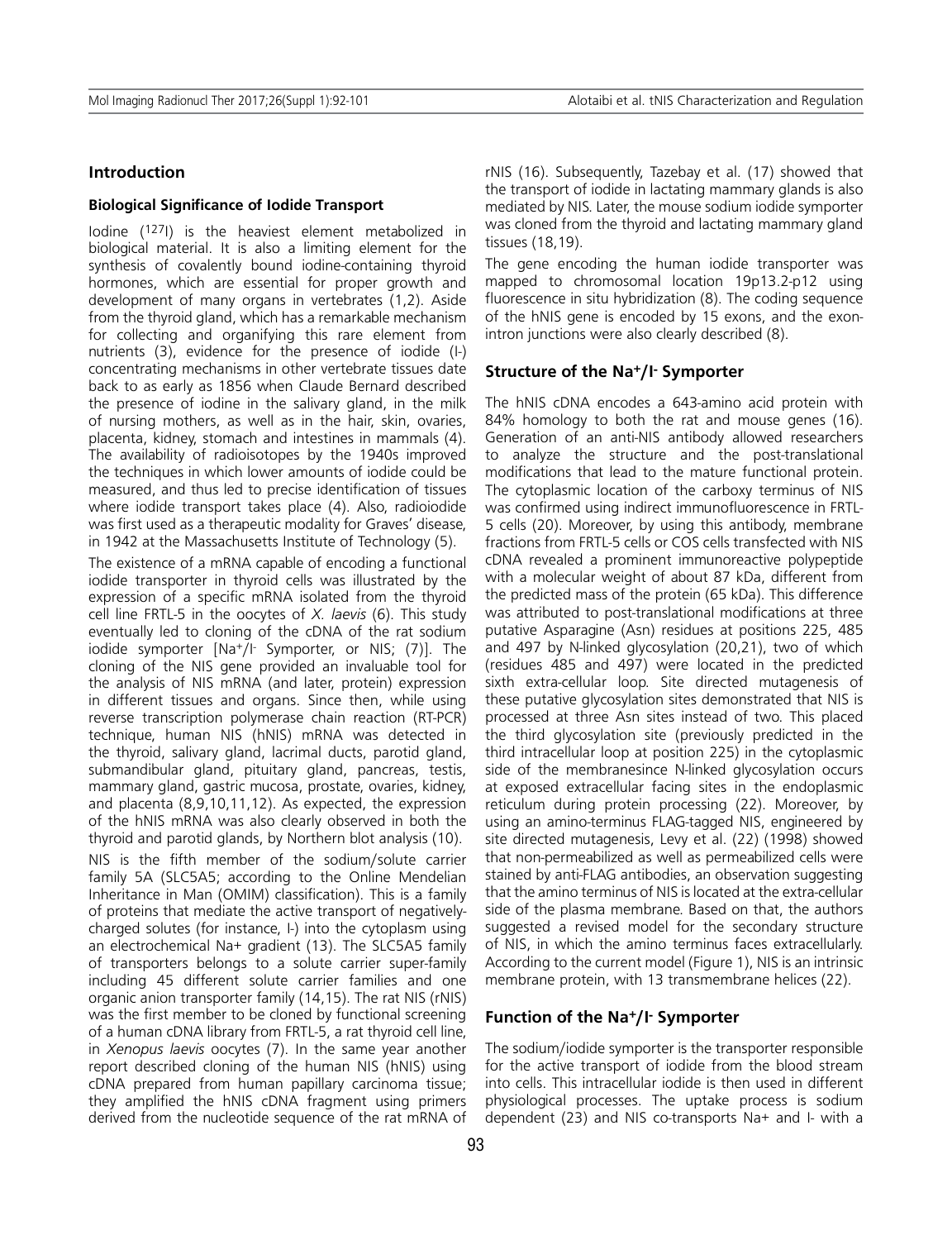stoichiometry of 2 Na<sup>+</sup>:1 l<sup>-</sup> (24). The sodium-driven transport of iodide is maintained by an ouabain sensitive sodiumpotassium ATPase which provides the energy required for this process (25,26). NIS is also capable of transporting other ions with less affinity, including CIO<sub>3</sub>-, SCN-, SeCN-,  $NO<sub>3</sub>$ , Br, BF<sub>4</sub>, IO<sub>4</sub>, BrO<sub>3</sub>, but not perchlorate (ClO<sub>4</sub>) (24). In fact,  $CIO_{4}$ - is a well-known competitive inhibitor of iodide transport as well as NO<sub>3</sub><sup>-</sup>, BF<sub>4</sub><sup>-</sup>, SCN<sup>-</sup>, 2,4-dinitrophenol, and cardiac glycosides (1,3,24).

# **Iodide Requirement in Hormone Biosynthesis and Development**

Thyroid hormone biosynthesis requires the presence of inorganic iodide with the presence of an iodide trapping system as the first limiting step in this process (1,3,26). Iodide is an essential and covalently bound constituent of the thyroid hormones triiodothyronine  $(T_3)$  and thyroxin  $(T_4)$ . NIS, located at the basolateral membrane of thyrocytes (27), transports iodide into the cells which is then transported across the apical membrane into the follicular lumen (or colloid) by different anion transporters, such as pendrin and apical iodide transporter (28,29). In the colloid, thyroid peroxidase covalently incorporates transported iodide into tyrosine residues of the thyroid hormone precursor, thyroglobulin, in a process known as organification (30,3). Iodinated thyroglobulin is then endocytosed, followed by phagolysosomal hydrolysis of the iodinated thyroglobulin releasing the thyroid hormones, which are then released into the blood stream. This process ismainly controlled by the thyroid stimulating hormone (3). Importantly, thyroid hormones are essential for proper growth and maturation of the skeletal muscles, the nervous system and the lungs of a fetus and a developing newborn (2).

As mentioned before, NIS is also expressed in the lactating mammary glands and functions to secrete iodide into mothers' milk (17), thus providing the first supply of iodide to the newborn to be used for thyroid hormone biosynthesis. To date, the biological relevance of NIS expression and iodide transport in organs other than the thyroid and the lactating mammary gland is not clear and further research is required to reveal the significance of iodide in the physiological processes in these other organ systems.

## **Regulation of Na+/I- Symporter Gene Expression in the Thyroid Gland**

In the thyroid gland, thyroid stimulating hormone's (TSH) binding action elevates the intracellular level of cyclic AMP (cAMP), which, in turn, is an important modulator of gene expression in thyrocytes (31,32). The effect of TSH on iodide uptake in the thyroid was first reported in the 1960s when researchers described increased iodide uptake in the thyroid gland of rats treated with TSH in a cycloheximide dependent manner. This suggested that TSH is actually responsible for the synthesis of an enzyme that mediates iodide uptake (33). Subsequently, by using bovine thyroid cells, Knopp and co-workers confirmed this observation (1970) as well as an inhibitory effect of actinomycin D when added together with TSH. In contrast, cells treated with actinomycin D after two hours of TSH treatment displayed how iodide uptake was stimulated normally, suggesting that TSH treatment resulted in the synthesis of a specific RNA molecule. They also found that cyclohexamide blocked iodide uptake when added with TSH. However, if TSH and cyclohexamide were washed out after two hours, then iodide uptake developed normally (34). In the same study, they also observed a similar effect



Figure 1. Secondary structure of Na+/I- symporter embedded in basolateral membrane bilayer. Transmembrane domains of Na+/I- symporter crossing the basolateral membrane bilayer are indicated by numbers (I-XIII). The start codon (Met) of Na+/I- symporter is indicated. N-terminal tail of the symporter has an extracellular localization, while the C-terminal part is cytoplasmic. Modified from Levy et al. (22) (1998)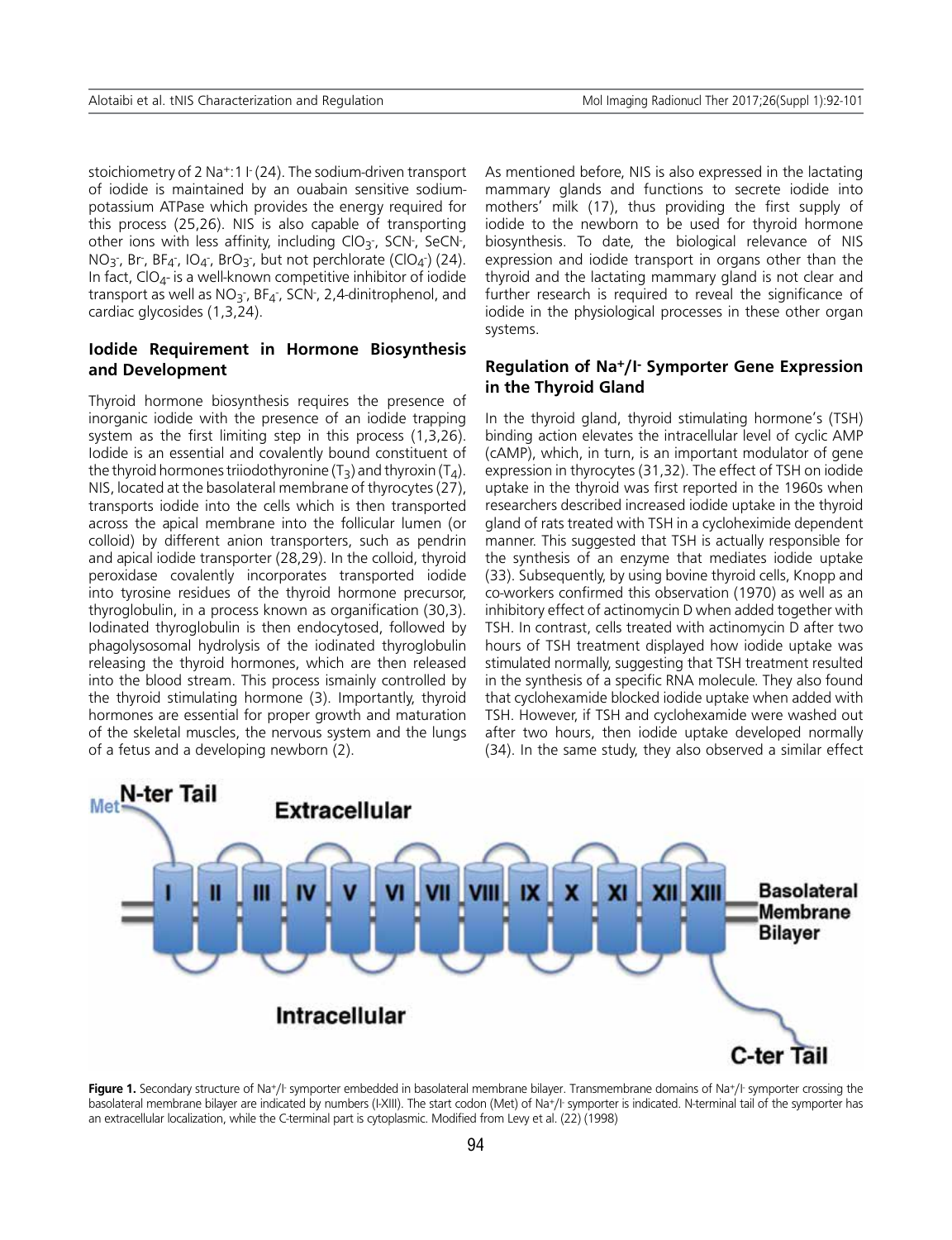of TSH when they incubated the cells with cAMP. Cellular levels of cAMP responded to increasing or decreasing concentrations of TSH concluding that TSH in thyroid cells activates adenyl cyclase so that cAMP production is augmented. This increase causes the production of a specific RNA molecule which in turn induces the formation of specific stimulatory protein (34).

These early findings actually suggested a regulatory action of TSH on the expression of NIS in the thyroid gland. Regulation of NIS expression at the transcriptional level was more evident in research studies carried out after the cloning of the NIS gene (7,16,18,19), thus supporting results of earlier reports concerning regulation of NIS expression in thyrocytes. It has been shown that TSH activates the transcription of NIS via cAMP in a cyclohexamide-dependent manner (35). Later on, several reports characterized this TSH stimulated NIS transcription indicating that in the thyroid gland, TSH regulates NIS dependent iodide transport both at post-translational and at transcriptional levels (20,35,36,37,38). Clues for TSH mediated post-translational regulation of NIS came from studies in which membrane vesicles (prepared from FRTL-5 cells that lost iodide uptake as a result of prolonged deprivation of TSH) retained iodide uptake after stimulation by TSH, suggesting that NIS protein is present in the vesicles and a mechanism other than transcription might be required for proper NIS activity (39,37).

The regulatory effect of TSH on NIS protein was illustrated later on; researchers determined that the half-life of NIS protein increases from 3 days to 5 days in the presence of TSH and that NIS is a phosphoprotein, whose phosphorylation is mediated by TSH (37). Moreover, TSH was found to modulate the intra-cellular distribution of NIS; in the presence of TSH, NIS is mainly located at the plasma membrane, whereas in TSH deprived cells, NIS was translocated to intra-cellular compartments (37).

TSH dependent expression of NIS was mediated at the transcriptional levelby the adenylate cyclase-cAMP pathway (3,36). Several groups isolated the 5' regulatory region of rat and human NIS genes in order to study cis- and trans-acting elements that regulate NIS transcription in thyrocytes (40,41,42,43,36). It was reported that a novel transcription factor, named "NIS TSH-responsive factor-1" or NTF-1, mediates the transcriptional regulatory effect of TSH, itself being mediated by cAMP, on NIS promoter through a TSH responsive element (TRE) located between positions -420 and -385 of the rat NIS promoter in a thyroid specific manner (44).

The thyroid transcription factor-1 [TTF-1; (45)], a member of the Nk2 family of homeobox-containing genes in Drosophila, was implicated in the regulation of several thyroid specific genes such as thyroid peroxidase (TPO), thyroglobulin (Tg) and thyroid stimulating hormone receptor (TSH-R) (46). It was also found to activate the transcription of NIS in thyroid cells, and functional TTF-1 binding sites were found between nucleotide positions -245 to –230 bp of the rNIS promoter (40). Mutations in the NTF-1 binding site (TRE) causing loss of the TSH response also resulted in a decrease in the TTF-1-induced promoter activity, suggesting that TTF-1-mediated thyroid specific expression of NIS is controlled by the TSH/cAMP-pathway (40).

## **Sodium-iodide Symporter Upstream Enhancer as a Cis-Regulatory Element**

The isolation and cloning of the promoter and upstream regulatory region of the rat NIS gene facilitated the search for cis- and trans-acting genetic elements mediating thyroid-specific and TSH-regulated transcriptional activation (40,41,36). These studies resulted in the identification of a thyroid-specific transcriptional regulatory cis-acting element at the 5'-flanking region of the rat NIS gene (36). This enhancer region (NIS upstream enhancer, or NUE), is located between nucleotides -2495 to -2264 and contains binding sites for Pax8, a paired domain factor that is present both in the thyroid and kidney, and TTF-1, a homeodomain containing protein present in the developing thyroid, lung and diencephalon. In DNase I footprinting studies carried by Ohno et al. (36) (1999), it has been shown that Pax8 actually binds to two sites in this newly identified enhancer. Mutational analysis of these binding sites has shown that Pax8 binding as well as NIS transcription is reduced when these sequences are modified, suggesting a functional role for Pax8 in NUE transcriptional activity. TTF-1 also binds at two different sequences in NUE element, and one of these two binding sites overlaps with Pax8 binding site, while the other is closely located (~20 nucleotides) but distinct from the first site. However, Pax8 (and not TTF-1) is required for the transcriptional activation and cAMP stimulation of the NUE. Further work revealed that a cAMP responsive element (CRE) proximal to NUE can be recognized by various members of the AP-1 and CREB family of transcription factors that modulate the transcriptional activity of NUE. Furthermore, using tethered dimers of b-Zip molecules, it has been shown that specific homo- or hetero-dimers of AP-1 can synergistically stimulate NUE activity in concert with Pax-8 (47). The Human NIS upstream enhancer (hNUE) was also identified; it was found to be localized at –9847 to –8968 bp relative to the hNIS gene start codon. It contains functional Pax8 and TTF-1 binding sites and a CRE-like sequence (48). The enhancer was shown to be cell specific; it activates NIS transcription only in thyroid cell lines, and not in MCF-7 breast cancer or JEG-3 choriocarcinoma cells (48). Recent studies revealed novel transcription factors upregulating NIS transcription in a TSH dependent manner by specific interactions with hNUE; these were β-catenin (49), forkhead transcription factor, FoxE1 (50), and hairy and enhancer of split-1, Hes-1 (51). Also, sterol regulatory element binding proteins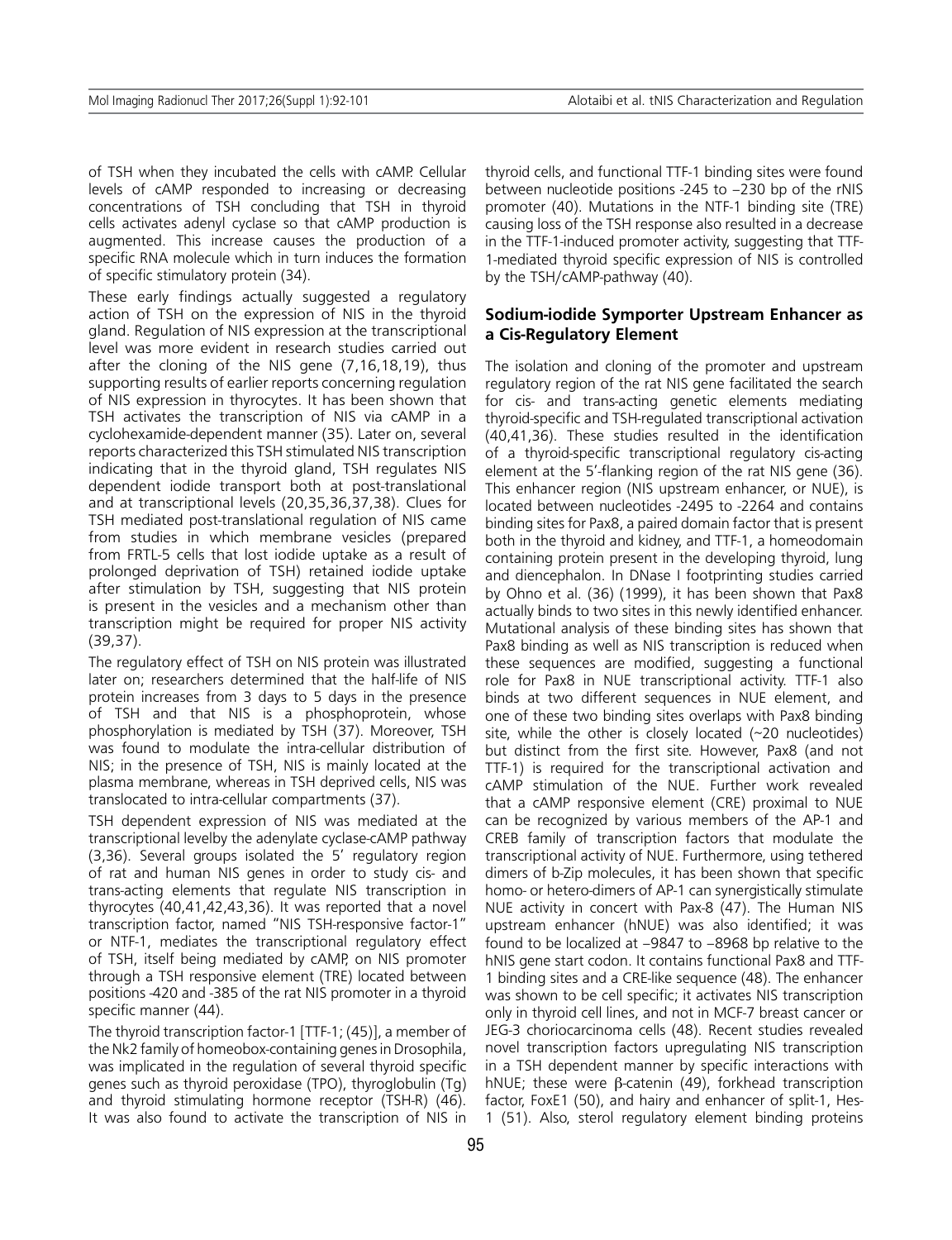(SREBPs) modulate NIS transcription in response to TSH not by interacting with NUE, but with the 5'-UTR of NIS (52).

## **Regulation of Na+/I- Symporter by Retinoids in the Thyroid**

The ability of thyroid tumors to retain iodide uptake was used for decades for the treatment and diagnosis of thyroid cancer. However, especially in cases with advanced tumorigenesis, thyroid cells suspend this characteristic of radioiodide uptake due to progressive tumor-associated dedifferentiation of thyrocytes, thus leading to a rather ineffective radioiodide therapy [for a review on this, please see (53)]. In earlier reports, it has been shown that in patients with radioiodide resistant tumors, treatment with retinoic acid (RA; a well known agent with differentiation-inducing properties) reactivates the iodide uptake mechanism, and thus restores the possibility of radioiodide-based therapy (54,55). Further characterization of this stimulatory effect of RA in thyroid cell models revealed that RA treatment of normal nontransformed thyrocytes resulted in decreased iodide uptake and reduced NIS expression. On the other hand, both NIS mRNA and iodide uptake were elevated in human follicular thyroid carcinoma cell lines, suggesting that RA treatment could be used to up-regulate NIS expression and thus iodide uptake in tumor cells to be targeted differentially by radioiodide treatment (56).

Retinoic acids are derivatives of vitamin A, which play an important role in several physiological processes during embryonic development and in adult life (57). They are also known for their potent proliferation-inhibiting and differentiation-inducing properties. Retinoic acid signals are mediated by nuclear receptors (Retinoic acid receptors, RAR and Retinoic X receptors, and RXR), action of which can be seen as receptor-receptor interactions, receptor-DNA interactions, andinteractions with other regulatory proteins (57). Transcription activation function of RARs is mediated by binding to DNA sequences called retinoic acid response elements (RARE) in the promoter of target genes (58). The binding site of RARs may vary, depending on the target gene, and the consensus sequence is a hexamer (PuGG/TTCA). The classical RARE is composed of two direct repeats of this core motif, which are usually separated by 5 nucleotides, although functional direct repeats separated by 1, 2 or 10 nucleotides have been also reported (58,59). The molecular determinants controlling RA induced NIS expression in thyroid cells were investigated; RA exerts its up-regulatory effect on hNIS promoter through a RARE located at -1375 relative to the ATG codon (60). It has been shown that RAR binds to this element, specifically  $DR_{10}$  (AGGTCA-n10-GGGTCC), mediating activation of NIS transcription in response to RA stimulation, and that the RA stimulation and RAR binding were abolished due to mutations in either half site of this

element (60). This evidence of a direct stimulatory action of RA on NIS expression in thyroid cell lines, as well as the success in RA-redifferentiation prior to radioiodide therapy, encouraged investigators to study also the feasibility of radioiodide therapy after RA treatment in cancer patients with tumors of also other origins (61,62).

## **Functional Retinoic Acid Response Elements in Multiple Introns of Na+/I- Symporter Gene**

Using the genome Vista software tools (63), the flanking sequences andthe NIS gene were analyzed for conserved regions in the genomes of human, mouse and rat (64). This study was based on the previously shown correlation between conserved gene expression patterns and the conserved regulatory cis-acting elements (65). The results of the analysis revealed several conserved regions which are involved in the regulation of the transcription of this gene. As expected, Alotaibi et al. (64) (2010) first showed that the immediate upstream sequence in front of the NIS transcription start site including the previously described minimal promoter (66) and a RA responsive site (60) responded well to RA in terms of activation of NIS transcription (64). Furthermore, they have demonstrated the significance of intronic sequences in regulating NIS expression: the first intron of NIS contains both DR2-type elements and one overlapping DR10 element, the latter directly interacting with RAR and acting as an enhancer of the gene. Interestingly, multiple introns of NIS gene (7 outof 14 introns) contain identical functional RARE sequences interacting with the NIS promoter (presumably by formation of a DNA-loop) and regulate the transcriptional activation of the symporter (64). Future molecular studies will determine possible roles of intronic cis-acting nuclear receptor binding sites in organ specific regulation of NIS gene expression.

#### **Estradiol and ER**α **are Involved in the Transcription of Na+/I- Symporter**

Previous studies have shown that in a rat thyroid cell line model, FRTL-5, activation of ER pathway by E2 downregulates thyroid NIS gene expression (67,68). Interestingly, in mammary gland cell lines, the RA-dependent expression of NIS was strictly correlated with the presence of ER $\alpha$ , and the analysis of NIS expression in MCF-7 cells where ER $\alpha$  was suppressed by RNA interference revealed the importance of this factor in both basal and tRA induced expression of NIS (69). In the same study, the unliganded ER $\alpha$  (apo-ER $\alpha$ ) was shown to play an essential role for holding the NIS gene at a transcriptionally competent state. This would indicate the absence of transcriptionally competent NIS gene loci in  $ER\alpha$ - mammary cell lines, and thus explain the lack of tRA-responsive NIS expression in these cells (69). Concerning possibilities of a direct action via ERα, the authors detected a novel ERE sequence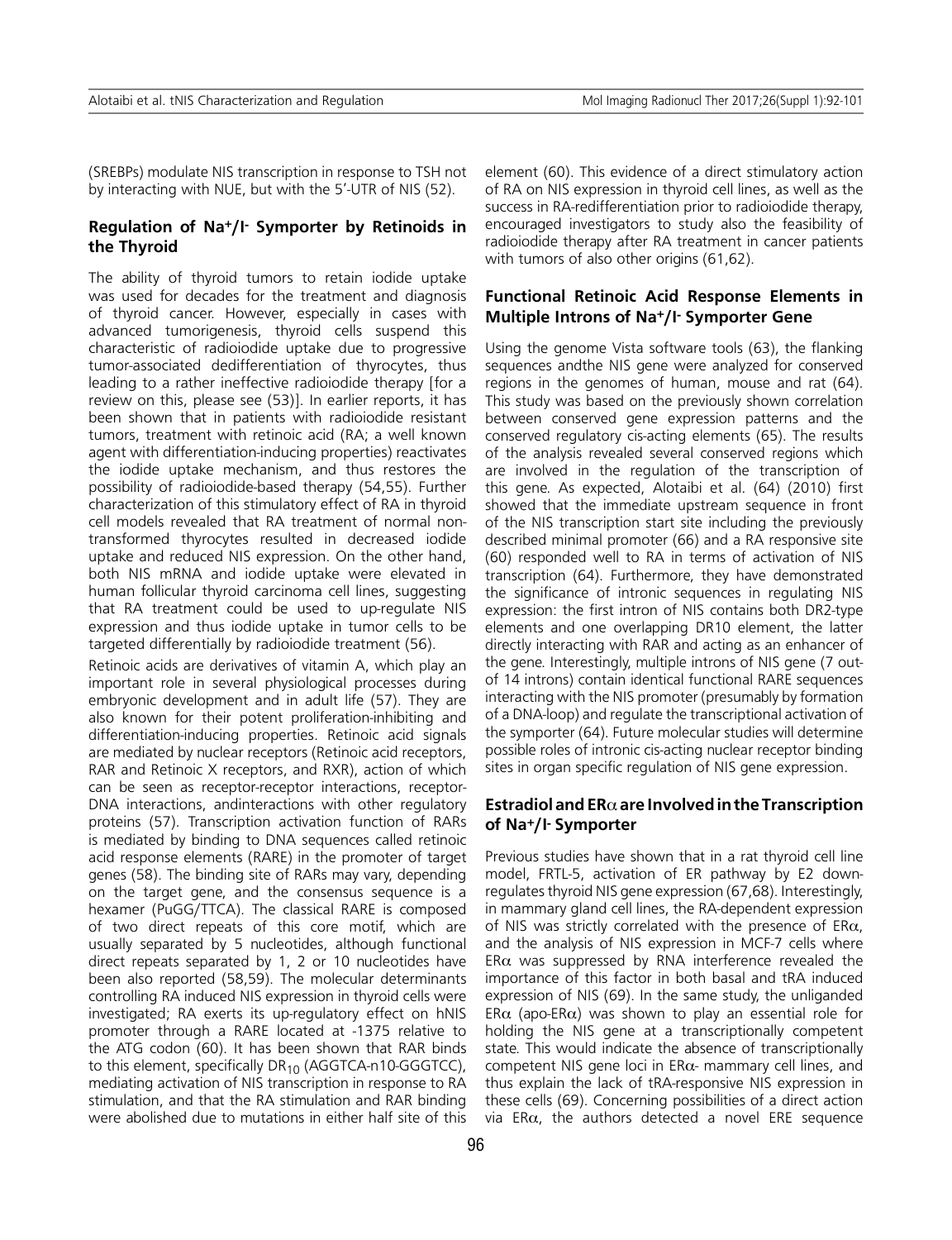conserved in human, rat and mouse genomes in proximity (9 base pairs) of NIS TATA element, with the capacity to activate gene expression in luciferase reporter assays in analyzed ER-positive mammary cell line models (69). In fact, such a close localization of TATA and ERE elements in NIS promoter is very unusual considering that all previously characterized ERE elements were shown to be localized at relatively distant positions to transcription start sites in corresponding genes [although varying remarkably between +23,088 and -2687 (70)].

## **Cytokines Modulate Na+/I- Symporter Expression Rather Negatively**

Effects of cytokines, such as tumor necrosis factor alpha (TNF- $\alpha$ ) and beta (TNF-β), interferon-gamma (IFN-γ), interleukins 1-alpha (IL-1 $\alpha$ ) and beta (IL-1 $\beta$ ), and transforming growth factor-beta (TGF-β) on NIS gene regulation have been assayed by several groups in FRTL-5 cells. All of these factors were found to down-regulate NIS mRNA expression in a time and dose dependent manner (9,71,72,73,74,75,76). Thus it would be correct to state that the effect of cytokines on TSH-induced NIS expression is rather negative. Related with this, there are recent efforts to assess the effectiveness of specific inhibitors of cytokine pathways on an increased NIS expression and radioiodide transport function in advanced thyroid cancers (77).

## **Clinical Significance of Iodide Transport in Diagnosis and Therapy of Thyroid Carcinomas**

The ability of the thyroid gland to transport iodide is an absolute requirement for the synthesis of  $T_3$  and  $T_4$ . Significantly, iodide transport mediated by functional NIS expression is also observed in abnormalities of the thyroid such as thyroid nodules and thyroid cancer (78). Thus, the function of NIS -as the key transporter of iodide- has emerged as a valuable tool for the diagnosis and treatment of thyroid cancer, and for decades radioactive iodide played a major therapeutic role in the postoperative management of differentiated thyroid carcinoma (DTC) because of its effectiveness to ablate remnant thyroid tissue and metastases. Moreover, the degree and pattern of iodide accumulation in the thyroid, as revealed by scintigraphic imaging, is used as an aid in the differential diagnosis of thyroid nodules. Thus, radioiodide (131I- or 123I- ) and also pertechnetate (<sup>99m</sup>TcO<sub>4</sub>-) transport activity of NIS have successfully been used in the detection, treatment, and follow-up of thyroid cancers (79).

It has previously been reported in a number of studies that patients with refractory and advanced thyroid cancer may not fully benefit from radioiodide therapy due to insufficient TSH-induced functional NIS expression (16,80,77). By using quantitative RT-PCR techniques, Lazar et al. (81) (1999) have previously shown that NIS mRNA expression was significantly decreased in 40 out of 43 thyroid cancer cases (38 papillary and 5 follicular), and also in about the same percentage of cold adenomas. In the same study, a positive correlation was found between the expression levels of NIS and other thyroid specific proteins such as TPO, Tg, and TSH-R, indicating the link between low expression and dedifferentiation mechanisms. Along the same lines, higher tumor stages were also associated with low NIS expression. Importantly, NIS gene expression levels were also detected to be very low in oncogene-transformed rat thyroid cell models, indicating an inverse correlation between oncogene activation and NIS expression in thyroid cancer models (82). Lower levels of functional NIS expression were also detected in metastatic thyroid tumor tissues. Park et al. (83) (2000) studied correlations in NIS expression between primary thyroid tumors and their metastatic lesions (23 papillary carcinomas, and 7 pairs of primary and lymph node metastatic tissues), indicating variable levels of NIS mRNA expression that were significantly lower than those in healthy thyroid. Furthermore, in a number of cases where NIS expression was detected in the primary tumor site, it was completely absent in their lymph node metastasis, indicating that NIS expression in the primary thyroid tumor could not be used to predict the level of possible radioiodine accumulation in the metastatic lesions.

Retinoic acids (RA) and their derivatives are potent molecules that have been used for redifferentiation therapy of many cancers because of their differentiation-inducing and proliferation-inhibiting abilities (84). They are typically ligands of a class of nuclear receptors called the retinoic acid receptors (RAR and retinoid x receptors; RXR). It has been shown that patients with poorly DTC lacking iodide transport responded to treatments with RA and showed an increased radioiodine transport (54,85,86). It was reasonable to conclude that increased radioiodine transport was a reflection of an increased sodium iodide transporter activity and probably transcription (86). Schmutzler et al. (60) (2002) studied the involvement of RA and RAR in the transcription of NIS using human follicular thyroid carcinoma cell lines and found a dimeric retinoic acid responsive site (DR10) at -1375 relative to the ATG start codon of the human NIS gene. Their data showed that this site was responsive to RA stimulation (2.5 fold increase), and that blocking mutations in either half site abolished RAR binding to this element and thus the loss of RA response. Thus, the up-regulatory effect of tRA on thyroid NIS expression was established at the molecular level with several clinical trials successfully demonstrating RA redifferentiation effects in previously dedifferentiated thyroid tumors and their metastases (87,88,89).

### **A Few Words on Non-Thyroidal Iodide Transport**

Even though the iodide transport function is mostly associated with the thyroid gland, functional expression of NIS has also been reported in healthy mammary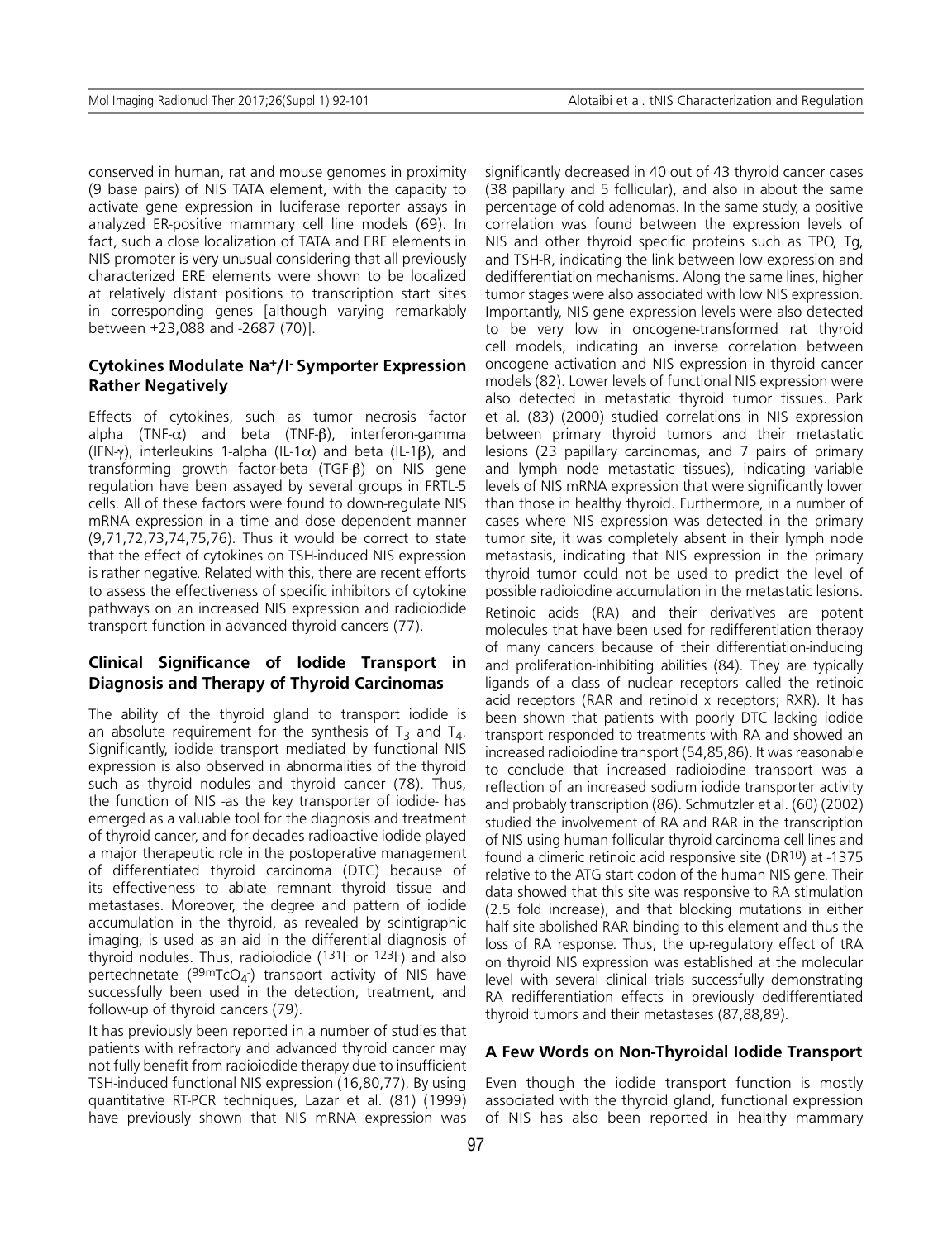gland specifically during late-pregnancy and in lactation (90,17). Interestingly, NIS expression was also observed in a high percentage of human breast cancer specimens (with various pathologies) in contrast to no expression in normal tissues obtained from reductive mammoplasties (17,91). These results suggest that radioiodide administration may be effective as an adjuvant to surgical treatment of primary breast cancer, and/or as a tool in the diagnosis and treatment of metastatic disease (17). A major characteristic of the healthy thyroid gland is that it exhibits NIS activity for life, within boundaries set by thyroid regulatory factors such as thyroid stimulating hormone and iodide itself (74,37). In contrast, the potential effectiveness of radioiodide therapy in breast cancer depends on whether NIS becomes functionally expressed in malignant mammary cells, given that it is not functionally expressed in healthy cells, except during pregnancy and lactation. It is notable that a single transport protein (i.e., NIS) catalyzes the same fundamental process (active Na+-dependent iodide transport) in both tissues, but is regulated differently in each of them. These differences affect not only how NIS functions under normal conditions, but also how it can play a role in cancer management in both tissues.

Unlike the thyroid gland (being the only known organ to incorporate iodide into thyroid proteins), in mammary gland cells iodide is secreted into the milk, and this difference creates a challenge for the application of an effective dose of radioiodide for the treatment of malignant cells of the breast (92). Clearly, alternative strategies for detection of micrometastatic disease and for more effective and targeted systemic therapies are needed to improve survival in breast cancer, which remains the leading cause of cancer deaths in women (ages of 20-59) in developed countries (93).

Several researchers have reported the possible use of radioiodide for the treatment of cancers by forced expression of NIS in tumors of several origins, such as in prostate cancer (94,95), hepatoma (96), glioma (97), neuroendocrine tumor cells (98), head and neck squamous cell carcinoma (99), colon cancer (100,101), pancreatic tumors (102), and in ovarian tumor xenografts (103). The challenge here is the method of delivering NIS expressing DNA selectively to the tumor. So far, studies mentioned above reported the successful use of viral vehicles such as retroviral or adenoviral particles, but more comprehensive studies are certainly required for more effective results, and for a wider range of cancer models to be targeted.

### **Conclusion**

Thyroid diseases characterized by excess or deficient production of thyroid hormones, enlargement of the gland, presence of aberrant nodules, neoplastic proliferation, and auto-immune syndromes are frequently encountered in endocrinological practice, and thyroid ailments in endocrinology clinics are surpassed in numbers only by diabetes. Since the mid 1940's, differential expression of thyroid NIS in different pathological conditions leading to a differential biodistribution of iodide isotopes in tissues with different histological and pathological characteristics have made the radioiodide transport system, NIS, a crucial factor for the diagnosis, treatment, or evaluation of pathological thyroid conditions. When NIS is functionally expressed to a sufficient degree in cancerous cells of thyroid origin (and also of mammary glands), use of radioiodide emerges as a powerful potential diagnostic and therapeutic tool. Thus, radioiodide therapy has been used in clinics for decades for the treatment of thyroid cancer, where the goal is to deliver a lethal dose of gamma-radiation to the tumor without affecting the surrounding healthy tissue.

As stated in this paper, a considerable amount of molecular studies has already been carried-out concerning transcriptional regulation of NIS in the thyroid gland, and a substantial amount of studies are being performed to establish novel therapeutic/diagnostic procedures involving small molecules (inhibitors/inducers) and hormonal modalities (TSH, RA, estradiol, etc.) for a refined molecular control of NIS activity in targeted versus untargeted tissues (104), as NIS is expressed not only in thyroid follicular cells but also in lactating breast, gastric mucosa, lacrimal ducts, and salivary ducts. Accordingly, these NIS-expressing tissues are also subject to radioiodine-induced damage during therapeutic procedures. The side effects of radioiodine therapy include temporary or permanent salivary gland disfunction, temporary gastro-intestinal upset, lacrimal duct obstruction, gonadal disfunction, and possible secondary malignancies. Future studies for the molecular protection of non-targeted secondary iodide transporting tissues by, for instance, transiently shutting-down tissuespecific NIS expression will certainly provide an optimal use of radioiodide in the clinical management of thyroid cancer. One of the challenges on this issue is how to have a standard procedure in different cases. This could probably be solved by standardizing the doze of radioiodide, which could be calculated based on the size of the thyroid, the size of the functional part, and with an estimation of metastatic volume. Another challenge is how to protect non-targeted healthy tissue and/or other NIS expressing organs. As mentioned earlier, shutting down the tissue specific expression of NIS from non-targeted organs would be of great benefit, as this also directly affects also the dose received by the specific target tissue (neoplastic target or the metastasis), and thus the effectiveness of radiotherapy. We also believe that an extensive study of cis- and trans-acting factors regulating the NIS gene in the mammary gland might prove extremely valuable and informative for the efforts of establishing a novel diagnostic and/or therapeutic protocol against lethal breast diseases. In addition, finding candidate small molecules, with molecular effects similar to those of TSH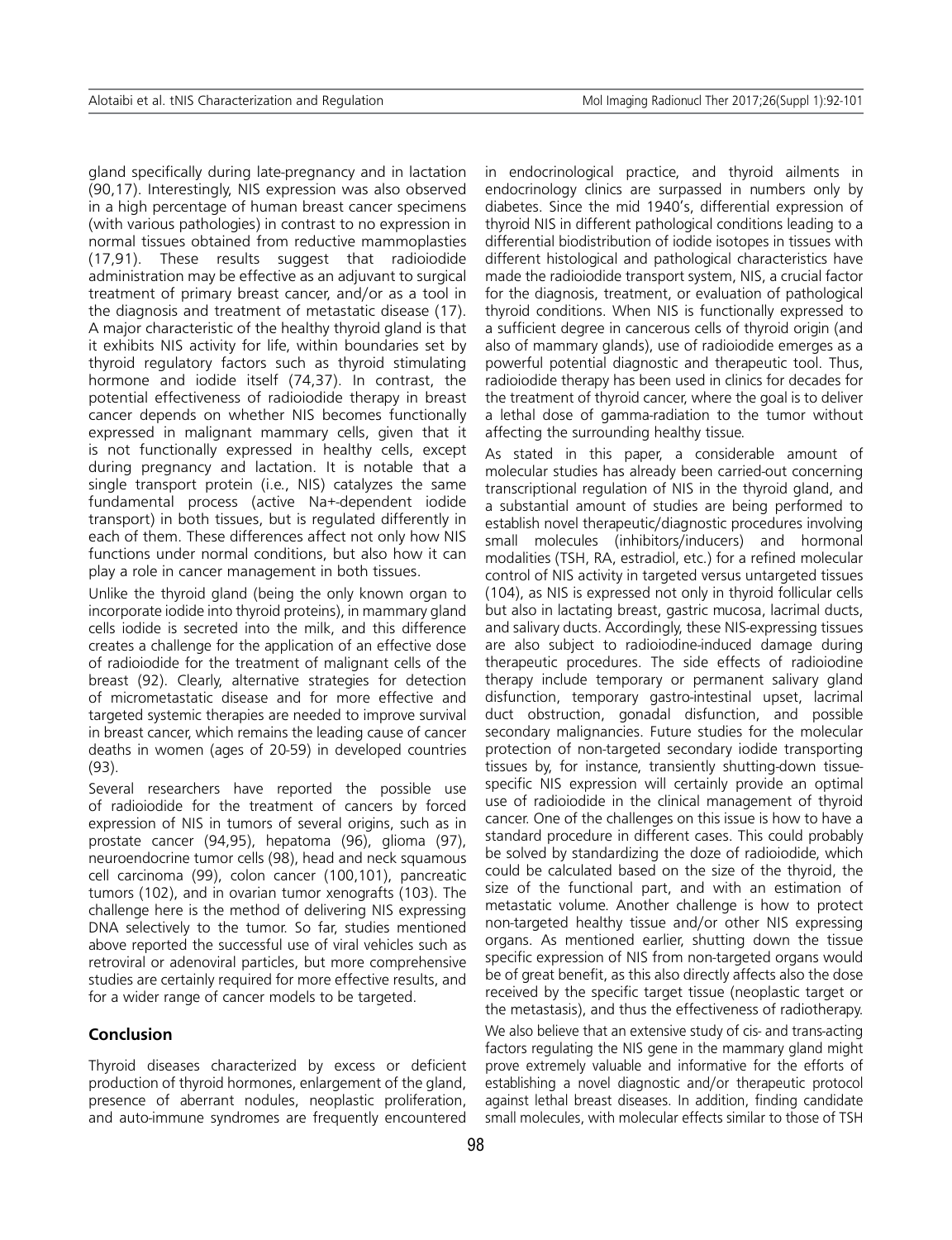and/or RA in thyroid cells, which could specifically stimulate the functional expression of NIS in other cellular models are also of utmost importance for paving the way for a radioiodide therapy in tissues that do not typically benefit from it.

#### *Acknowledgements*

*Research in our laboratories have been generously supported throughout the years by multiple TÜBİTAK grants (101T075; 104T231; 109T049; 109T925; 114Z349 to Uygar Halis Tazebay and 114Z245 to Hani Alotaibi) for which we are grateful.*

#### *Authorship Contributions*

*Concept: Hani Alotaibi, Uygar Halis Tazebay, Analysis or Interpretation: Hani Alotaibi, Merve Tuzlakoğlu-Öztürk, Uygar Halis Tazebay, Literature Search: Hani Alotaibi, Merve Tuzlakoğlu-Öztürk, Uygar Halis Tazebay, Writing: Hani Alotaibi, Uygar Halis Tazebay.*

*Conflict of Interest: No conflict of interest was declared by the authors.*

*Financial Disclosure: The authors declared that this study has received no financial support.*

#### **References**

- 1. Wolff J. Transport of iodide and other anions in the thyroid gland. Physiol Rev 1964;44:45-90.
- 2. Stubbe P, Schulte FJ, Heidemann P. Iodine deficiency and brain development. Bibl Nutr Dieta 1986;38:206-208.
- 3. Carrasco N. Iodide transport in the thyroid gland. Biochim Biophys Acta 1993;1154:65-82.
- Brown-Grant K. Extrathyroidal iodide concentrating mechanisms. Physiol Rev 1961;41:189-213.
- 5. Hertz S, Roberts A, Salter WT. Radioactive iodine as an indicator in thyroid physiology. IV. The metabolism of iodine in Graves' disease. J Clin Invest 1942;21:25-29.
- 6. Vilijn F, Carrasco N. Expression of the thyroid sodium/iodide symporter in Xenopus laevis oocytes. J Biol Chem 1989;264:11901-11903.
- Dai G, Levy O, Carrasco N. Cloning and characterization of the thyroid iodide transporter. Nature 1996;379:458-460.
- 8. Smanik PA, Ryu KY, Theil KS, Mazzaferri EL, Jhiang SM. Expression, exon-intron organization, and chromosome mapping of the human sodium iodide symporter. Endocrinology 1997;138:3555-3558.
- Ajjan RA, Kamaruddin NA, Crisp M, Watson PF, Ludgate M, Weetman AP. Regulation and tissue distribution of the human sodium iodide symporter gene. Clin Endocrinol (oxf) 1998;49:517-523.
- 10. Spitzweg C, Joba W, Eisenmenger W, Heufelder AE. Analysis of human sodium iodide symporter gene expression in extrathyroidal tissues and cloning of its complementary deoxyribonucleic acids from salivary gland, mammary gland, and gastric mucosa. J Clin Endocrinol Metab 1998;83:1746-1751.
- 11. Mitchell AM, Manley SW, Morris JC, Powell KA, Bergert ER, Mortimer RH. Sodium iodide symporter (NIS) gene expression in human placenta. Placenta 2001;22:256-258.
- 12. Spitzweg C, Dutton CM, Castro MR, Bergert ER, Goellner JR, Heufelder AE, Morris JC. Expression of the sodium iodide symporter in human kidney. Kidney Int 2001;59:1013-1023.
- 13. Dohan O, De la Vieja A, Paroder V, Riedel C, Artani M, Reed M, Ginter CS, Carrasco N. The sodium/iodide symporter (NIS): characterization, regulation, and medical significance. Endocr Rev 2003;24:48-77.
- 14. Wain HM, Bruford EA, Lovering RC, Lush MJ, Wright MW, Povey S. Guidelines for human gene nomenclature. Genomics 2002;79:464- 470.
- 15. Wain HM, Lush MJ, Ducluzeau F, Khodiyar VK, Povey S. Genew: the human gene nomenclature database, 2004 updates. Nucleic Acids Res 2004;32:255-257.
- 16. Smanik PA, Liu Q, Furminger TL, Ryu K, Xing S, Mazzaferri EL, Jhiang SM. Cloning of the human sodium lodide symporter. Biochem Biophys Res Commun 1996;226:339-345.
- 17. Tazebay UH, Wapnir IL, Levy O, Dohan O, Zuckier LS, Zhao QH, Deng HF, Amenta PS, Fineberg S, Pestell RG, Carrasco N. The mammary gland iodide transporter is expressed during lactation and in breast cancer. Nat Med 2000;6:871-878.
- 18. Perron B, Rodriguez AM, Leblanc G, Pourcher T. Cloning of the mouse sodium iodide symporter and its expression in the mammary gland and other tissues. J Endocrinol 2001;170:185-196.
- 19. Pinke LA, Dean DS, Bergert ER, Spitzweg C, Dutton CM, Morris JC. Cloning of the mouse sodium iodide symporter. Thyroid 2001;11:935-939.
- 20. Levy O, Dai G, Riedel C, Ginter CS, Paul EM, Lebowitz AN, Carrasco N. Characterization of the thyroid Na+/I- symporter with an anti-COOH terminus antibody. Proc Natl Acad Sci USA 1997;94:5568-5573.
- 21. Paire A, Bernier-Valentin F, Selmi-Ruby S, Rousset B. Characterization of the rat thyroid iodide transporter using anti-peptide antibodies. Relationship between its expression and activity. J Biol Chem 1997;272:18245-18249.
- 22. Levy O, De la Vieja A, Ginter CS, Riedel C, Dai G, Carrasco N. N-linked glycosylation of the thyroid Na+/I- symporter (NIS). Implications for its secondary structure model. J Biol Chem 1998;273:22657-22663.
- 23. Bagchi N, Fawcett DM. Role of sodium ion in active transport of iodide by cultured thyroid cells. Biochim Biophys Acta 1973;318:235-251.
- 24. Eskandari S, Loo DD, Dai G, Levy O, Wright EM, Carrasco N. Thyroid Na+/I- symporter. Mechanism, stoichiometry, and specificity. J Biol Chem 1997;272:27230-27238.
- 25. Wolff J, Halmi NS. Thyroidal iodide transport. V. The role of Na-Kactivated, ouabain-sensitive adenosinetriphosphatase activity. J Biol Chem 1963;238:847-851.
- 26. Baker CH, Morris JC. The sodium-iodide symporter. Curr Drug Targets Immune Endocr Metabol Disord 2004;4:167-174.
- 27. Chambard M, Verrier B, Gabrion J, Mauchamp J. Polarization of thyroid cells in culture: evidence for the basolateral localization of the iodide "pump" and of the thyroid-stimulating hormone receptoradenyl cyclase complex. J Cell Biol 1983;96:1172-1187.
- 28. Bidart JM, Mian C, Lazar V, Russo D, Filetti S, Caillou B, Schlumberger M. Expression of pendrin and the Pendred syndrome (PDS) gene in human thyroid tissues. J Clin Endocrinol Metab 2000;85:2028-2033.
- 29. Rodriguez AM, Perron B, Lacroix L, Caillou B, Leblanc G, Schlumberger M, Bidart JM, Pourcher T. Identification and characterization of a putative human iodide transporter located at the apical membrane of thyrocytes. J Clin Endocrinol Metab 2002;87:3500-3503.
- 30. Igo RP, Mahoney CP, Mackler B. Studies of the biosynthesis of thyroxine. I. Purification and properties of a particulate iodide peroxidase from thyroid tissue. J Biol Chem 1964;239:1893-1897.
- 31. Ikuyama S, Shimura H, Hoeffler JP, Kohn LD. Role of the cyclic adenosine 3',5'-monophosphate response element in efficient expression of the rat thyrotropin receptor promoter. Mol Endocrinol 1992;6:1701-1715.
- 32. Armstrong R, Wen W, Meinkoth J, Taylor S, Montminy M. A refractory phase in cyclic AMP-responsive transcription requires down regulation of protein kinase A. Mol Cell Biol 1995;15:1826- 1832.
- 33. Halmi NS, Granner DK, Doughman DJ, Peters BH, Muller G. Biphasic effect of TSH on thyroidal iodide collection in rats. Endocrinology 1960;67:70-81.
- 34. Knopp J, Stolc V, Tong W. Evidence for the induction of iodide transport in bovine thyroid cells treated with thyroid-stimulating hormone or dibutyryl cyclic adenosine 3',5'-monophosphate. J Biol Chem 1970;245:4403-4408.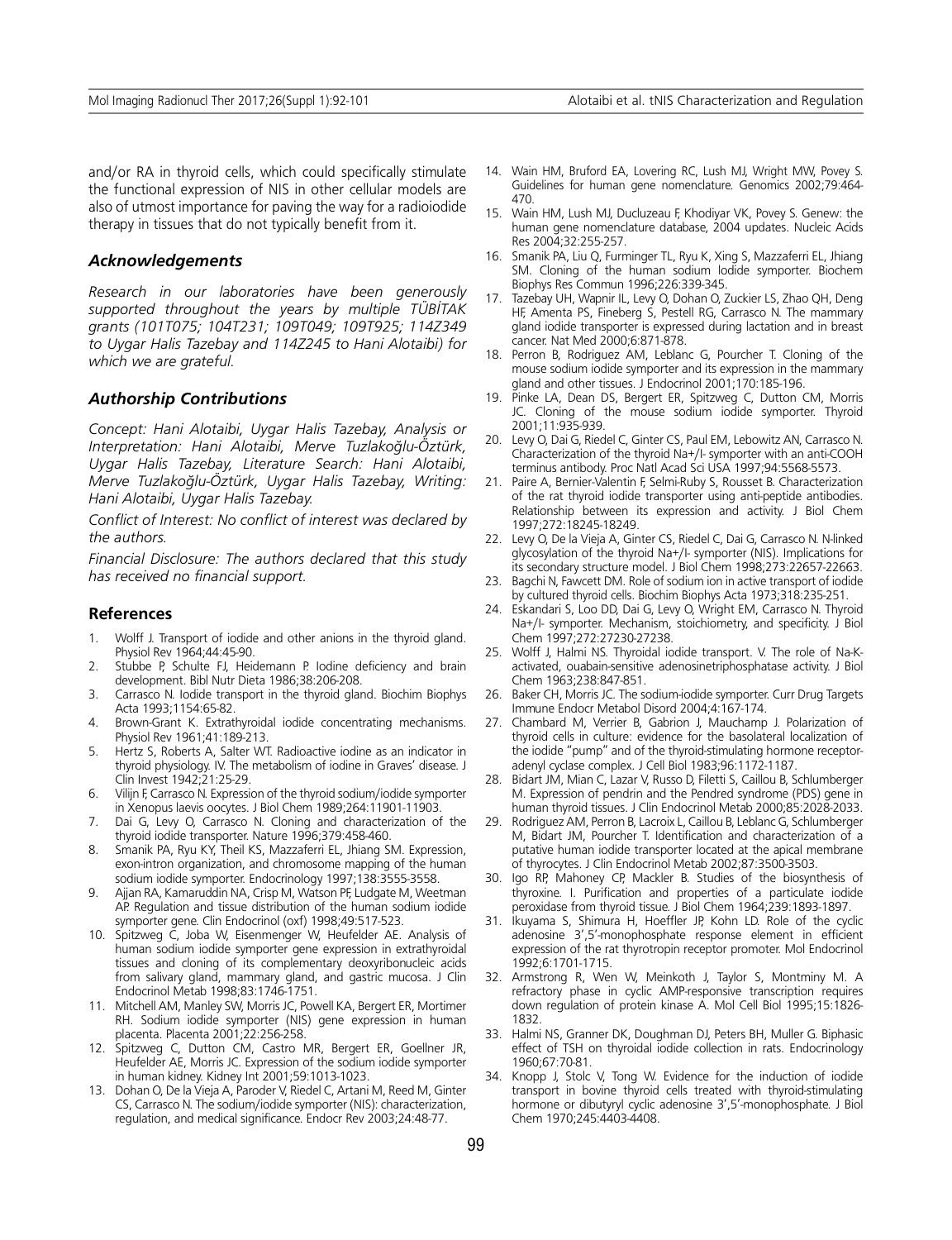- 35. Kogai T, Endo T, Saito T, Miyazaki A, Kawaguchi A, Onaya T. Regulation by thyroid-stimulating hormone of sodium/iodide symporter gene expression and protein levels in FRTL-5 cells. Endocrinology 1997;138:2227-2232.
- 36. Ohno M, Zannini M, Levy O, Carrasco N, di Lauro R. The paireddomain transcription factor Pax8 binds to the upstream enhancer of the rat sodium/iodide symporter gene and participates in both thyroid-specific and cyclic-AMP-dependent transcription. Mol Cell Biol 1999;19:2051-2060.
- 37. Riedel C, Levy O, Carrasco N. Post-transcriptional regulation of the sodium/iodide symporter by thyrotropin. J Biol Chem 2001;276:21458-21463.
- 38. Pasca di Magliano M, Di Lauro R, Zannini M. Pax8 has a key role in thyroid cell differentiation. Proc Natl Acad Sci USA 2000;97:13144-13149.
- 39. Kaminsky SM, Levy O, Salvador C, Dai G, Carrasco N. Na(+)-I- symport activity is present in membrane vesicles from thyrotropin-deprived non-I(-)-transporting cultured thyroid cells. Proc Natl Acad Sci USA 1994;91:3789-3793.
- 40. Endo T, Kaneshige M, Nakazato M, Ohmori M, Harii N, Onaya T. Thyroid transcription factor-1 activates the promoter activity of rat thyroid Na+/I- symporter gene. Mol Endocrinol 1997;11:1747-1755.
- 41. Tong Q, Ryu KY, Jhiang SM. Promoter characterization of the rat Na+/Isymporter gene. Biochem Biophys Res Commun 1997;239:34-41.
- 42. Behr M, Schmitt TL, Espinoza CR, Loos U. Cloning of a functional promoter of the human sodium/iodide-symporter gene. Biochem J 1998;331:359-363.
- 43. Ryu KY, Tong Q, Jhiang SM. Promoter characterization of the human Na+/I- symporter. J Clin Endocrinol Metab 1998;83:3247-3251.
- 44. Ohmori M, Endo T, Harii N, Onaya T. A novel thyroid transcription factor is essential for thyrotropin-induced up-regulation of Na+/Isymporter gene expression. Mol Endocrinol 1998;12:727-736.
- 45. Guazzi S, Price M, De Felice M, Damante G, Mattei MG, Di Lauro R. Thyroid nuclear factor 1 (TTF-1) contains a homeodomain and displays a novel DNA binding specificity. EMBO J 1990;9:3631-3639.
- 46. Damante G, Di Lauro R. Thyroid-specific gene expression. Biochim Biophys Acta 1994;1218:255-266.
- 47. Chun JT, Di Dato V, D'andrea B, Zannini M, Di Lauro R. The CRElike element inside the 5'-upstream region of the rat sodium/iodide symporter gene interacts with diverse classes of b-Zip molecules that regulate transcriptional activities through strong synergy with Pax-8. Mol Endocrinol 2004;18:2817-2829.
- 48. Taki K, Kogai T, Kanamoto Y, Hershman JM, Brent GA. A thyroidspecific far-upstream enhancer in the human sodium/iodide symporter gene requires Pax-8 binding and cyclic adenosine 3',5'-monophosphate response element-like sequence binding proteins for full activity and is differentially regulated in normal and thyroid cancer cells. Mol Endocrinol 2002;16:2266-2282.
- 49. Sastre-Perona A, Santisteban P. Wnt-independent role of β-catenin in thyroid cell proliferation and differentiation. Mol Endocrinol 2014;28:681-695.
- 50. Fernandez LP, Lopez-Marquez A, Martinez AM, Gomez-Lopez G, Santisteban P. New insights into FoxE1 functions: identification of direct FoxE1 targets in thyroid cells. PLoS One 2013;8:e62849.
- 51. Ferretti E, Tosi E, Po A, Scipioni A, Morisi R, Espinola MS, Russo D, Durante C, Schlumberger M, Screpanti I, Filetti S, Gulino A. Notch signaling is involved in expression of thyrocyte differentiation markers and is down-regulated in thyroid tumors. J Clin Endocrinol Metab 2008;93:4080-4087.
- 52. Ringseis R, Rauer C, Rothe S, Gessner DK, Schütz LM, Luci S, Wen G, Eder K. Sterol regulatory element-binding proteins are regulators of the NIS gene in thyroid cells. Mol Endocrinol 2013;27:781-800.
- 53. Brent GA, Kogai T. Cancer: Novel target to enhance radioiodine uptake in thyroid cancer. Nat Rev Endocrinol 2013;9:508-509.
- 54. Simon D, Köhrle J, Schmutzler C, Mainz K, Reiners C, Röher HD. Redifferentiation therapy of differentiated thyroid carcinoma with retinoic acid: basics and first clinical results. Exp Clin Endocrinol Diabetes 1996;104(Suppl 4):13-15.
- 55. Kogai T, Kanamoto Y, Che LH, Taki K, Moatamed F, Schultz JJ, Brent GA. Systemic retinoic acid treatment induces sodium/iodide symporter expression and radioiodide uptake in mouse breast cancer models. Cancer Res 2004;64:415-422.
- 56. Schmutzler C, Winzer R, Meissner-Weigl J, Köhrle J. Retinoic acid increases sodium/iodide symporter mRNA levels in human thyroid cancer cell lines and suppresses expression of functional symporter in nontransformed FRTL-5 rat thyroid cells. Biochem Biophys Res Commun 1997;240:832-838.
- 57. Pfahl M, Chytil F. Regulation of metabolism by retinoic acid and its nuclear receptors. Annu Rev Nutr 1996;16:257-283.
- 58. Giguere V. Retinoic acid receptors and cellular retinoid binding proteins: complex interplay in retinoid signaling. Endocr Rev 1994;15:61-79.
- 59. Kato S, Sasaki H, Suzawa M, Masushige S, Tora L, Chambon P, Gronemeyer H. Widely spaced, directly repeated PuGGTCA elements act as promiscuous enhancers for different classes of nuclear receptors. Mol Cell Biol 1995;15:5858-5867.
- Schmutzler C, Schmitt TL, Glaser F, Loos U, Köhrle J. The promoter of the human sodium/iodide-symporter gene responds to retinoic acid. Mol Cell Endocrinol 2002;189:145-155.
- 61. Spitzweg C, Scholz IV, Bergert ER, Tindall DJ, Young CY, Göke B, Morris JC. Retinoic acid-induced stimulation of sodium iodide symporter expression and cytotoxicity of radioiodine in prostate cancer cells. Endocrinology 2003;144:3423-3432.
- 62. Abu J, Batuwangala M, Herbert K, Symonds P. Retinoic acid and retinoid receptors: potential chemopreventive and therapeutic role in cervical cancer. Lancet Oncol 2005;6:712-720.
- 63. Frazer KA, Pachter L, Poliakov A, Rubin EM, Dubchak I. VISTA: computational tools for comparative genomics. Nucleic Acids Res 2004;32:273-279.
- 64. Alotaibi H, Yaman E, Salvatore D, Di Dato V, Telkoparan P, Di Lauro R, Tazebay UH. Intronic elements in the Na+/I- symporter gene (NIS) interact with retinoic acid receptors and mediate initiation of transcription. Nucleic Acids Res 2010; 38:3172-3185.
- 65. Negre B, Casillas S, Suzanne M, Sanchez-Herrero E, Akam M, Nefedov M, Barbadilla A, de Jong P, Ruiz A. Conservation of regulatory sequences and gene expression patterns in the disintegrating Drosophila Hox gene complex. Genome Res 2005;15:692-700.
- 66. Venkataraman GM, Yatin M, Ain KB. Cloning of the human sodiumiodide symporter promoter and characterization in a differentiated human thyroid cell line, KAT-50. Thyroid 1998;8:63-69.
- 67. Furlanetto TW, Nguyen LQ, Jameson JL. Estradiol increases proliferation and down-regulates the sodium/iodide symporter gene in FTRL-5 cells. Endocrinology 1999;140:5705-5711.
- 68. Kogai T, Schultz JJ, Johnson LS, Huang M, Brent GA. Retinoic acid induces sodium/iodide symporter gene expression and radioiodide uptake in the MCF-7 breast cancer cell line. Proc Natl Acad Sci USA 2000;97:8519-8524.
- 69. Alotaibi H, Yaman EC, Demirpençe E, Tazebay UH. Unliganded estrogen receptor-alpha activates transcription of the mammary gland Na+/I- symporter gene. Biochem Biophys Res Commun 2006;345:1487-1496.
- 70. Bourdeau V, Deschenes J, Metivier R, Nagai Y, Nguyen D, Bretschneider N, Gannon F, White JH, Mader S. Genome-wide identification of high-affinity estrogen response elements in human and mouse. Mol Endocrinol 2004;18:1411-1427.
- 71. Ajjan RA, Watson PF, Findlay C, Metcalfe RA, Crisp M, Ludgate M, Weetman AP. The sodium iodide symporter gene and its regulation by cytokines found in autoimmunity. J Endocrinol 1998;158:351-358.
- 72. Pekary AE, Hershman JM. Tumor necrosis factor, ceramide, transforming growth factor-beta1, and aging reduce Na+/Isymporter messenger ribonucleic acid levels in FRTL-5 cells. Endocrinology 1998;139:703-712.
- 73. Spitzweg C, Joba W, Morris JC, Heufelder AE. Regulation of sodium iodide symporter gene expression in FRTL-5 rat thyroid cells. Thyroid 1999;9:821-830.